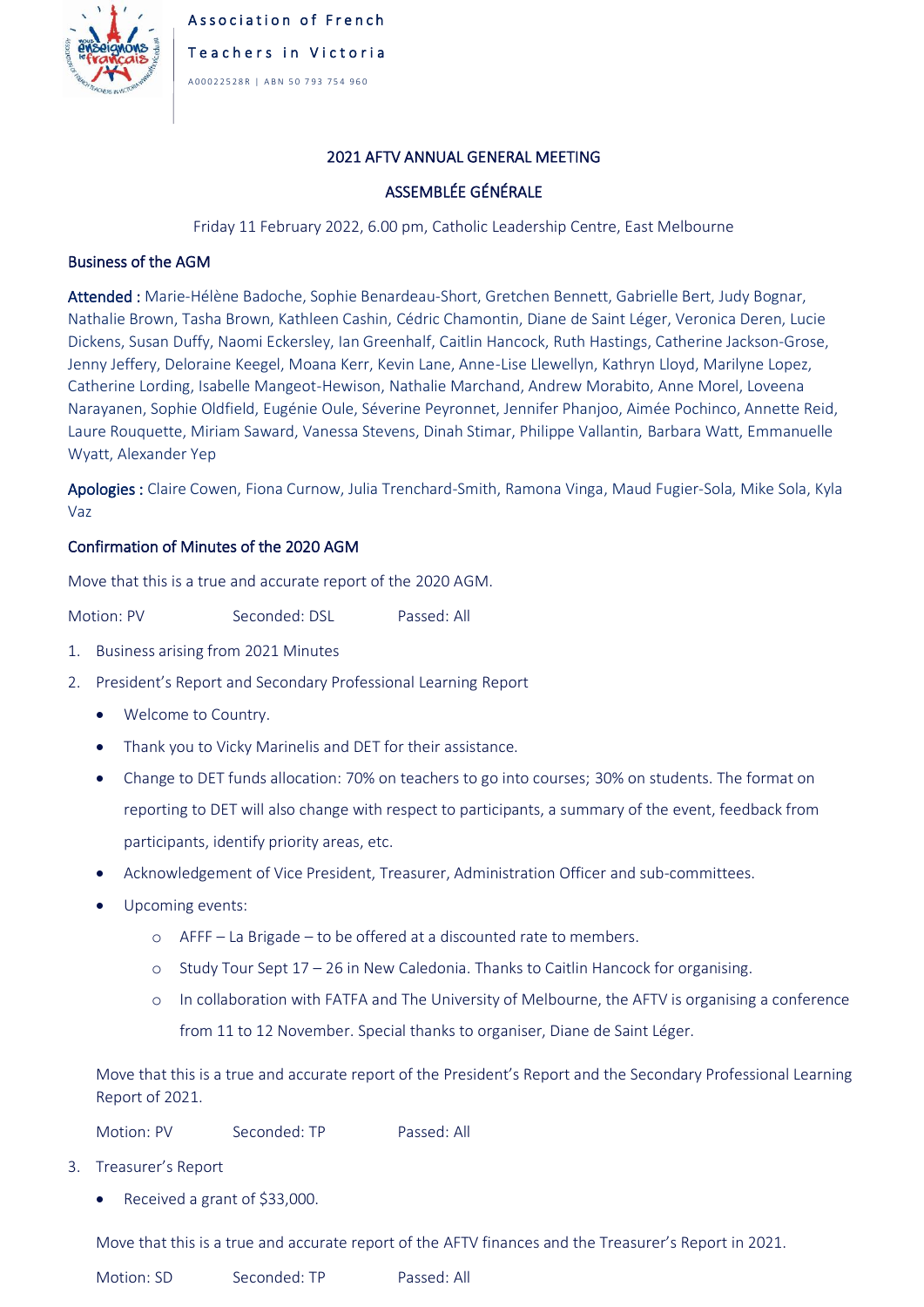- 4. Reports from convenors of sub-committees :
	- a) Digital Presence (Aimée Pochinco)
		- o 536 Facebook members as of 7 February 2021

Move that this is a true and accurate report of the Digital Presence sub-committee of 2021.

Motion: AP Seconded: GB Passed: All

- b) FATFA (Diane de Saint Léger)
	- o Why Learn French in collaboration with the French Embassy and AFTV, co-created a website, resources including escape game, webinar and individual stories along with the AFTV.
	- o MLATQ-FTB conference in April 2021
	- o Competition of FATFA/ CEIPAC: À la découverte de la Nouvelle Calédonie.
	- o Upcoming: FATFA / AFTV Conference 11 and 12 November 2022
	- o Upcoming: 2022 French Teacher Award

Move that this is a true and accurate report of the FATFA sub-committee of 2021.

Motion: DSL Seconded: NM Passed: All

- c) Primary Professional Learning (Caitlin Hancock)
	- o Met regularly and contributed to the following AFTV student events / competitions:
		- Primary French PowerPoint competition « Français/ française pour un jour. »
		- Bastille Day Video Competition Years 5-8

Retiring committee members Eva Anderson and Rosemary Thom thanked for their years of dedication to the AFTV and passion for the enhancement of the teaching of primary French over many years.

Move that this is a true and accurate report of the Primary Professional Learning sub-committee of 2021.

Motion: CH Seconded: CL Passed: All

- d) SLA / MLTAV (Tasha Brown)
	- o Andrew Morabito has handed the MLTAV president reins to President Elect Yvette Slaughter.
	- o MLTAV continued to provide very well attended PL opportunities, despite the interruptions due to lockdowns.
	- o New MLTAV website

Move that this is a true and accurate report of the SLA/ MLTAV sub-committee of 2021.

Motion: TB Seconded: DSL Passed: All

- e) Cultural PL Events (Gretchen Bennett)
	- o NGV Melbourne Winter Masterpieces (22 August) Virtual Event
		- **■** Thanks to David Menzies from Learn NGV and Ted Gott, the Senior Curator of International Art for his insightful and informative lecture.
	- o Gabrielle Chanel: Fashion Manifesto (Upcoming : 6 March)
		- Free passes were offered to those who missed out on the NGV Winter Masterpieces event.
	- Upcoming event -The Lume Gallery Term 2

Move that this is a true and accurate report of the Cultural PL Events sub-committee of 2021.

Motion: GB Seconded: IMH Passed: All